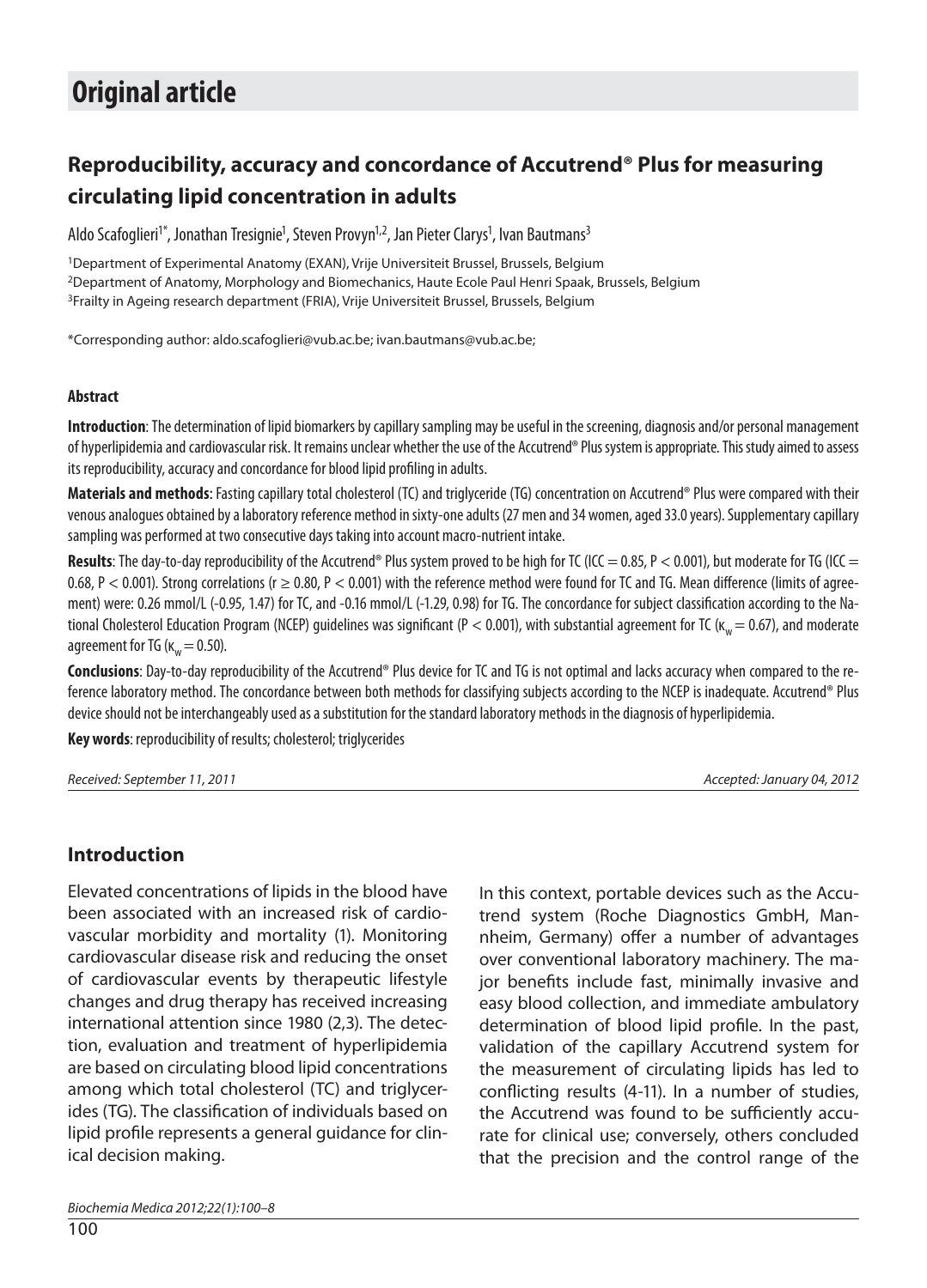measuring device (i.e. range of 3.88-7.76 mmol/L for TC and  $0.80 - 6.86$  mmol/L for TG) are insufficient for patient evaluation (4-11). The control range is the measurement range in which the Accutrend produces "real" values of the concentration of blood markers. Within this range linearity of the method is insured by the manufacturer. Below or above this measurement range the Accutrend produces no exact values, but gives an indication of the value with "low" or "high". There is evidence indicating that the newly developed Accutrend® Plus device (Roche Diagnostics GmbH, Mannheim, Germany) has been improved for in vivo diagnostic use (9). However, validation of this upgraded optical reflectance system is scarcely reported in the scientific literature. Since it remains unclear under which circumstances the use of this particular system is appropriate, the aims of this study were: 1) to determine the day-to-day reproducibility of the Accutrend® Plus device; 2) to assess the accuracy of the Accutrend® Plus system by comparing its results to those obtained by a reference laboratory method for monitoring lipid profile in adults; and 3) to assess the concordance between both methods for classifying subjects according to the National Cholesterol Education Program (NCEP).

#### **Materials and methods**

#### **Subjects**

Twenty-seven male volunteers with a median age of 32.0 years (ranging from 19 to 70 years) and thirty-four female volunteers with a median age of 33.5 years (ranging from 20 to 69 years) were recruited by advertising in the Greater Brussels area, Belgium. All participants were apparently healthy and without cardiovascular history. The study procedures were in accordance to the World Medical Association's Declaration of Helsinki (12). The study protocol was approved by the local ethical committee and all participants provided written informed consent.

#### **Methods**

All venous and capillary blood lipid concentrations were determined in the morning after an overnight fasting period of at least eight hours. In each subject venous and capillary blood samples were collected at the same time. Supplementary capillary sampling was performed at two consecutive days following the first collection. Capillary TC and TG concentrations were determined with the Accutrend® Plus using two drops of blood (15-40 μL) collected from different fingers, by using a lancing device (Accu-chek® Softclix® Pro, Roche Diagnostics GmbH, Mannheim, Germany). The Accutrend® Plus test is a capillary serum test. It is based on the retention of blood cells by filtration via a glass fibre fleece when a drop of blood is applied to the test strip. The enzymatic reaction that takes place in the underlying zone of the strip requires an adequate oxygen supply and results in the formation of a colored oxidation product. The reflectance of the strip (measured at 660 nm) is converted to concentration through a simple algorithm. The intraassay precision of Accutrend® Plus, as determined by the manufacturer, was 3.7% and 3.4% for TC and TG respectively. The inter-assay precision for Accutrend® Plus determined with control solution by the manufacturer was lower than 5.0% for TC and 2.4% for TG.

Venous blood was collected in Sarstedt S-Monovette® 4.9 mL lithium heparin gel tubes (Sarstedt AG & Co., Nümbrecht, Germany), by using a Termuro<sup>®</sup> Surflo<sup>®</sup> winged infusion set (Termuro Europe N.V., Leuven, Belgium). Sera obtained from the venous blood samples were analyzed (blinded for capillary-based values) on a Vitros® 5.1 FS chemistry system (Ortho-Clinical Diagnostics, Johnson & Johnson, Beerse, Belgium), a Cholesterol Reference Method Laboratory Network certified system, using the manufacturer's reagents and calibrators (13,14). For TC and TG, 5.5 μL of sample was measured by multilayer film dry-slide chemistry with colorimetric detection. The intra-assay precision of Vitros® 5.1 FS, as determined by the manufacturer, was 0.7% for TC and TG. The inter-assay precision was 1.5% and 1.4% for TC and TG respectively. Venous blood sample analysis was performed at the hematology laboratory of the Universitair Ziekenhuis Brussel (Brussels, Belgium), an ISO 15189 accredited laboratory for clinical biology. TC concentration was classified as: 'normal'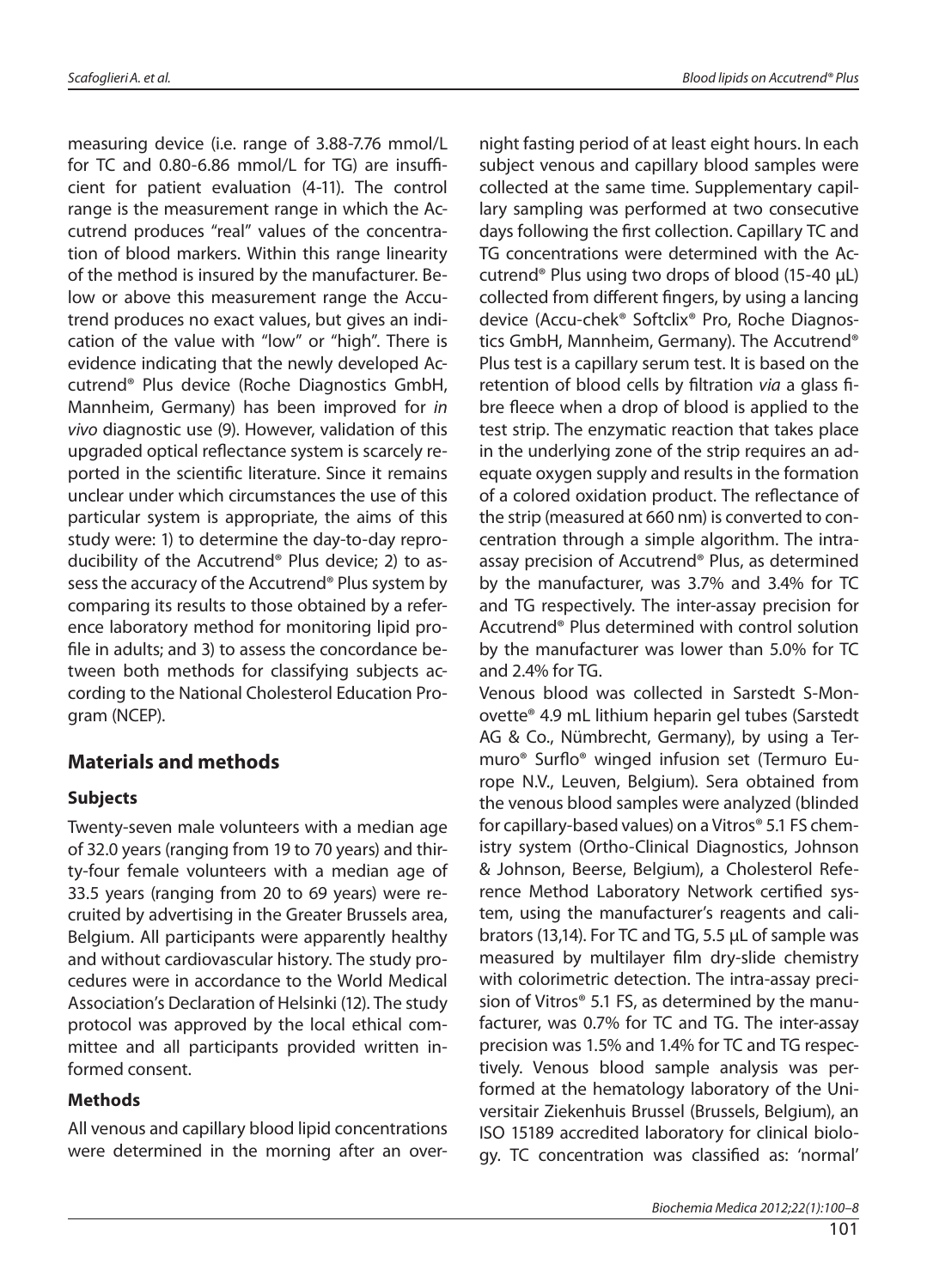when TC < 5.18 mmol/L; 'borderline' when 5.18 mmol/L  $\leq$  TC  $<$  6.22 mmol/L and 'high' when TC  $\geq$ 6.22 mmol/L. TG concentration was considered as: 'normal' when TG < 1.69 mmol/L, 'borderline high' when 1.69 mmol/L  $\leq$  TG  $<$  2.26 mmol/L; 'high' when 2.26 mmol/L  $\leq$  TG  $<$  5.64 mmol/L and 'very high' when TG  $\geq$  5.64 mmol/L (3).

In order to assess differences in daily caloric and nutritional intake all participants completed a self-administered questionnaire containing a personal three-day food diary based on the National Health Survey (a validated instrument used to estimate health-related issues in the Belgian population every 5 years (15)), that started at the day of venous blood collection. Daily nutritional intake was calculated using an online diet planner (Nubel vzw, Brussels, Belgium) supported by the Federal Public Service for Health, Food Chain Safety and Environment (16).

#### **Statistical analysis**

The control range of the Accutrend® Plus has not changed compared to the older Accutrend devices (Accutrend GC, Accutrend GCT). Values outside the control range set up by the manufacturer (3.88- 7.76 mmol/L for TC, and 0.80-6.86 mmol/L for TG) were excluded for statistical analysis. Normality of all data was verified using Kolmogorov-Smirnov goodness of fit tests.

The day-to-day reproducibility of the Accutrend® Plus system was assessed by computing differences between two consecutive assessments (24 h and 48 h following baseline) using paired samples ttests and by calculating intra-class correlation coefficients (ICC, model 2.1) (17). The standard error

of measurement (SEM =  $\sigma$  x  $\sqrt{1-ICC}$ , with  $\sigma$  = standard deviation of the test and the retest capillary values) and the smallest detectable change

(SDC = 1.96 x  $\sqrt{2}$  x SEM) were calculated (18). To verify that test-retest results obtained by the Accutrend<sup>®</sup> Plus were unaffected by the diet of the volunteers, macro-nutrient intake obtained by 24h food diaries preceding both test and retest were compared by paired samples t-tests or Wilcoxon signed rank tests.

The accuracy of the Accutrend® Plus for measuring TC and TG was determined by comparing the results with those of the simultaneously sampled ve-

Biochemia Medica 2012;22(1):100–8

nous blood results using paired samples t-tests and Pearson's correlation coefficients. The agreement between capillary Accutrend and reference method was assessed using Passing and Bablok regression and Bland and Altman analysis (19,20). A difference between methods not exceeding 8.9% for TC and 15% for TG, as stated by NCEP recommendations, was regarded as clinically acceptable (3).

Additionally the classification of the participants according to the NCEP for TC and TG was compared between both methods using Fisher's exact tests and weighted kappa statistics  $(K_{n})$ . For the interpretation of the kappa values the following criteria were applied: κ > 0.80 "excellent agreement",  $0.80 \leq \kappa < 0.60$  "substantial agreement";  $0.40 \leq \kappa \leq 1$ 0.60 "moderate agreement", and κ < 0.40 "poor to fair agreement" (21).

Data were analyzed by using IBM® SPSS® Statistics version 20 (2011, SPSS Inc., New York, USA) or Medcalc version 12 (Medcalc Software, Mariakerke, Belgium). Group data are expressed as mean  $\pm$  SD and statistical significance was set at  $P < 0.05$ .

### **Results**

Out of the 61 measurements obtained by the Accutrend® Plus, one value for TC level (above the higher limit) and 13 values for TG level (11 below the lower limit and 2 above the higher limit) fell outside the measurement range determined by the manufacturer.

#### **Reproducibility of the Accutrend® Plus**

No significant differences in calorie or nutrient intake were found between the first and second day of observation (Table 1).

The day-to-day reproducibility of the Accutrend® Plus proved to be high for TC concentration (ICC  $=$ 0.85, P < 0.001), but moderate for TG concentration (ICC =  $0.68$ , P <  $0.001$ ). No significant differences in mean lipid concentration between both assessments were found (Table 2). At a 24 h interval, smallest detectable changes of 0.75 mmol/L for TC concentration and 0.88 mmol/L for TG concentration were found.

#### **Accuracy of the Accutrend® Plus**

Table 3 summarizes the results for TC and TG concentration obtained by Accutend® Plus compared with the criterion method.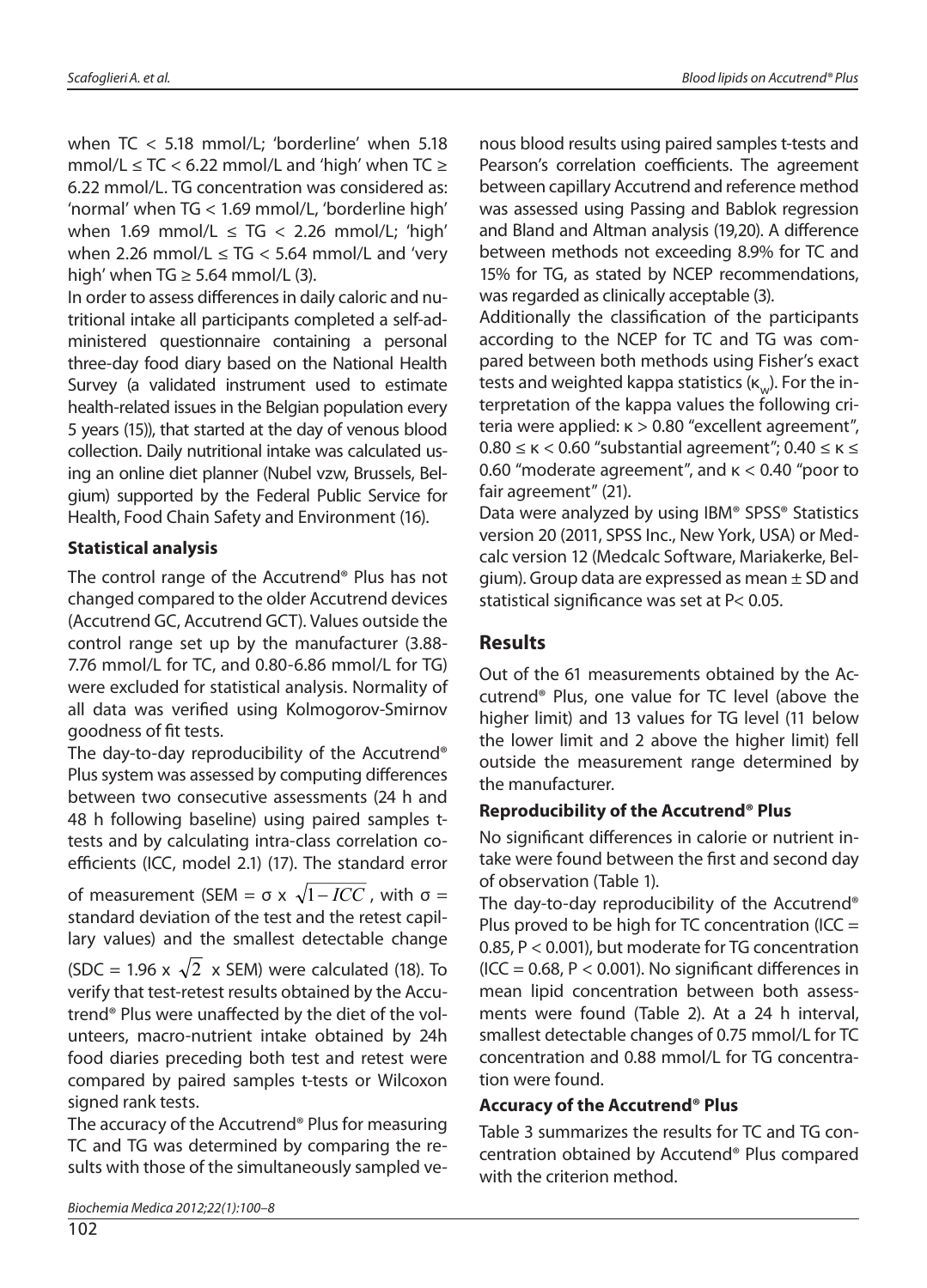| <b>Parameter</b>               | Day 1               | Day 2               | P                  |
|--------------------------------|---------------------|---------------------|--------------------|
| Total energy (kcal)            | $2153.5 \pm 827.9$  | $2241.1 \pm 783.5$  | 0.571a             |
| Total energy (kJ)              | $9008.0 \pm 3463.8$ | $9384.3 \pm 3272.4$ | 0.560a             |
| Protein (g)                    | $84.6 \pm 52.8$     | $80.5 \pm 42.6$     | 0.531a             |
| Fat $(g)$                      | $71.8 \pm 32.9$     | $77.5 \pm 34.8$     | 0.525a             |
| Saturated fatty acid (q)       | $24.7 \pm 15.7$     | $26.2 \pm 13.1$     | 0.674a             |
| Monounsaturated fatty acid (g) | $17.3 \pm 9.0$      | $17.5 \pm 13.5$     | 0.956a             |
| Polyunsaturated fatty acid (g) | $8.2 \pm 4.5$       | $9.7 \pm 8.2$       | 0.363a             |
| Omega-3 fatty acid (g)         | $0.2(0.2-0.7)$      | $0.4(0.2-0.6)$      | 0.147 <sup>b</sup> |
| Omega-6 fatty acid (g)         | $3.2 \pm 1.8$       | $4.0 \pm 3.3$       | 0.290a             |
| Linoleic acid (g)              | $3.7 \pm 2.2$       | $4.3 \pm 3.7$       | 0.470a             |
| Trans fatty acid (g)           | $0.4 \pm 0.4$       | $0.5 \pm 0.6$       | 0.441a             |
| Cholesterol (mg)               | $187.7 \pm 179.7$   | $162.6 \pm 133.5$   | 0.372a             |
| Carbohydrate (g)               | $228.0 \pm 85.2$    | $244.5 \pm 87.9$    | 0.317a             |
| Sugar (g)                      | $89.2 \pm 45.3$     | $98.8 \pm 55.0$     | 0.441a             |
| Amylum (g)                     | $103.3 \pm 55.0$    | $103.4 \pm 58.8$    | 0.991a             |
| Fiber (g)                      | $14.9 \pm 6.6$      | $15.8 \pm 8.6$      | 0.475a             |
| Water (g)                      | $1160.2 \pm 698.5$  | $1131.0 \pm 738.0$  | 0.812a             |
| Alcohol (g)                    | $0.0(0.0-46.4)$     | 19.8 (0.0-49.5)     | 0.852 <sup>b</sup> |

**TABLE 2.** Measurement reproducibility of capillary lipid concentrations (mmol/L) at 24h interval obtained by Accutrend® Plus.

|                                                      | N  | 24 h            | 48 h            | <b>Mean difference</b><br>(95% CI) | ICC<br>(95% CI)   | <b>SEM</b> | <b>SDC</b> | Þ     |
|------------------------------------------------------|----|-----------------|-----------------|------------------------------------|-------------------|------------|------------|-------|
| Total cholesterol                                    | 39 | $4.83 \pm 0.70$ | $4.86 \pm 0.70$ | $-0.03(-0.15-0.10)$                | $0.85(0.73-0.92)$ | 0.27       | 0.75       | 0.670 |
| <b>Triglycerides</b>                                 | 29 | $1.46 \pm 0.56$ | $1.46 \pm 0.57$ | $0.002(-0.17-0.18)$                | $0.68(0.42-0.83)$ | 0.32       | 0.88       | 0.975 |
| Data are presented as mean $\pm$ standard deviation. |    |                 |                 |                                    |                   |            |            |       |

ICC - Intra Class Correlation coefficient (model 2.1); CI - confidence interval; SEM - standard error of measurement; SDC - smallest detectable change.

#### **TABLE 3.** Comparison between venous and capillary lipid concentration (mmol/L).

|                   |   | Vitros <sup>1</sup>      | Accutrend         | D            | <b>Passing-Bablok regression</b>  |                   |       |
|-------------------|---|--------------------------|-------------------|--------------|-----------------------------------|-------------------|-------|
|                   | N |                          | Plus <sup>2</sup> |              | Intercept (95% CI) Slope (95% CI) |                   |       |
| Total cholesterol |   | $60 \quad 5.18 \pm 1.20$ | $4.92 \pm 0.78$   | 0.89< 0.001  | $-1.66$ (-2.73-0.71)              | $1.38(1.19-1.60)$ | 0.002 |
| Triglycerides     |   | 48 $1.47 \pm 0.89$       | $1.63 \pm 0.91$   | 0.79 < 0.001 | $-0.24$ ( $-0.62$ $-0.01$ )       | $1.07(0.85-1.33)$ | 0.067 |
|                   |   |                          |                   |              |                                   |                   |       |

Data are presented as mean ± standard deviation.

 $1$  venous - obtained by venipuncture in the anterior cubital region;  $2$  capillary - obtained by pin-prick in the fingertip; r - Pearson correlation coefficient; CI - confidence interval.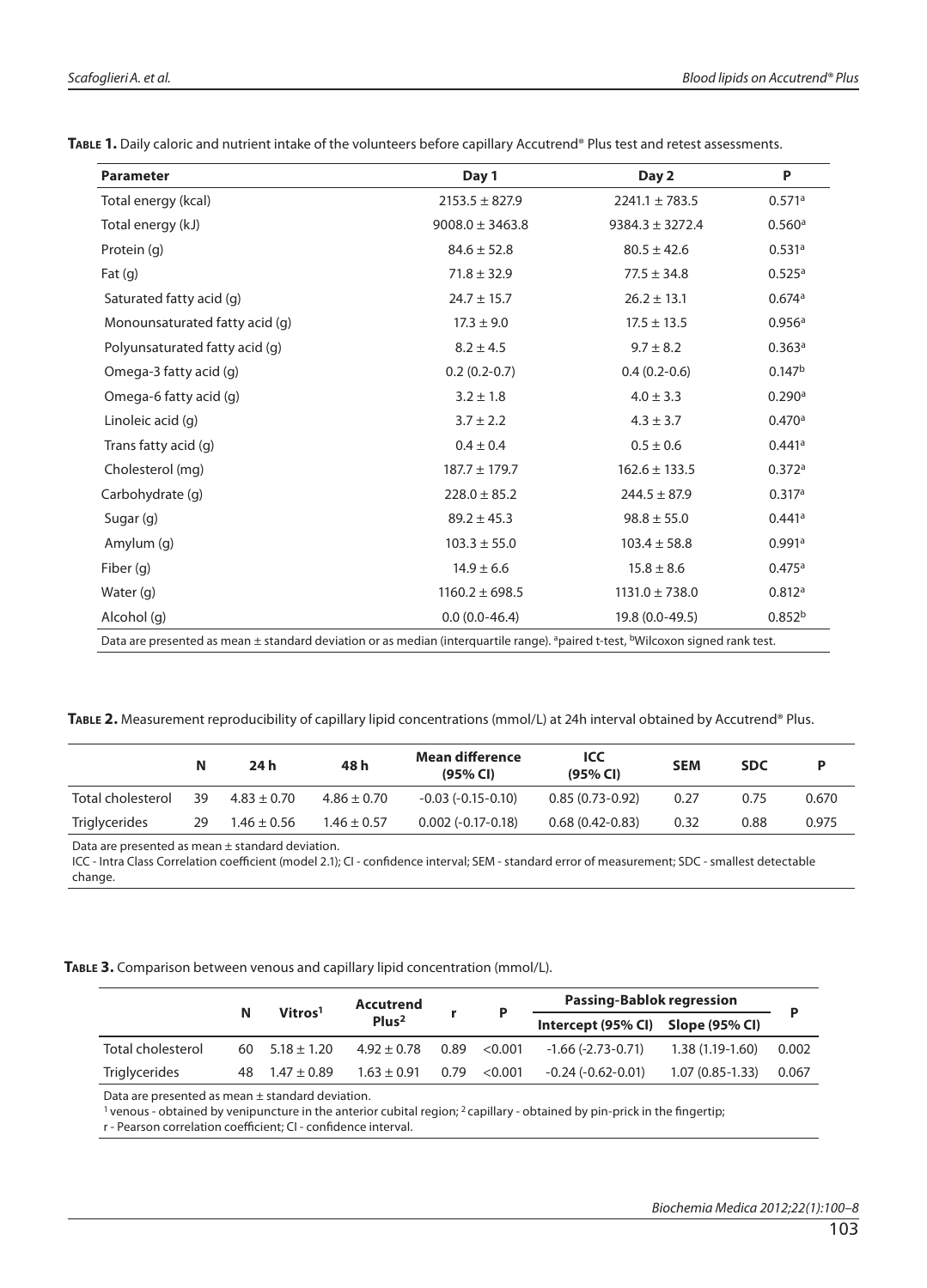Despite a good correlation for the measurement of TC ( $r = 0.89$ ,  $P < 0.001$ ) between methods, the Accutrend<sup>®</sup> Plus significantly ( $P = 0.002$ ) underestimated TC concentration. Passing-Bablok regression indicated a systematic (constant and proportional) difference between methods (Figure 1A). For TC, the estimated bias was 0.26 mmol/L (95% CI 0.10 to 0.42) and 95% limits of agreement were (-0.95, 1.47 mmol/L) (Figure 1B).

For the determination of TG a fair correlation  $(r =$ 0.79, P < 0.001) between methods was found without significant difference ( $P = 0.067$ ). Passing and Bablok regression analysis indicated good agreement between methods, without systematic and proportional difference between methods (Figure 2A). Although the small mean difference of -0.16 mmol/L (95% CI -0.32 to 0.01) was not significant, 95% limits of agreement of (-1.29, 0.98 mmol/L) were wide, reflecting substantial variability of individual differences between methods (Figure 2B).

#### **Concordance of the Accutrend® Plus**

The classification of individuals according to the NCEP based on lipid profile obtained by both methods is shown in Table 4.

For TC level, the percentage of subjects within 'risk'-groups did not differ between methods (P  $<$ 0.001, Fisher's exact test). A substantial agreement was found ( $\kappa_{w}$  = 0.67). Eighty-two percent of the volunteers were classified in the same group by the Accutrend® Plus and the reference method, while 18% was classified in a 'lower' risk group by Accutrend® Plus.

For TG level, the percentage of subjects within 'risk'-groups did not differ between methods ( $P <$ 0.001, Fisher's exact test). A moderate agreement was found ( $\kappa_w = 0.50$ ). Seventy-seven percent of the volunteers were equally classified using values obtained by both methods. Based on the Accutrend<sup>®</sup> Plus, 7% was classified in a group with 'less' risk, while the remaining 16% was classified in a group at 'higher' risk compared to the reference method.

#### **Discussion**

Today the Accutrend® Plus system is used by physicians, nutritionists, patients as well as researchers in screening and diagnosis of hyperlipidemia; or to monitor the effects of diet or drug therapy on lipid profile (22,23). Subjects that are at increased CVD risk may benefit from a user-friendly system to monitor the effects of treatment thus stimulating personal health management. In this context, it has recently been shown that self-monitoring of blood lipids in patients with severe hypertriglyceridemia favors treatment compliance (24). Most of the previous validation studies involving the Accutrend system have been carried out in laboratory circumstances. However this portable device has

**TABLE 4.** Concordance between Accutrend® Plus and Vitros® 5.1 FS for classifying 61 subjects following total cholesterol and triglyceride levels according to the NCEP guidelines.

|                                  |     | VITROS ® 5.1 FS        |               |                          |             |           |
|----------------------------------|-----|------------------------|---------------|--------------------------|-------------|-----------|
|                                  |     |                        | <b>Normal</b> | <b>Borderline high</b>   | <b>High</b> | Very high |
| <b>ACCUTREND®</b><br><b>PLUS</b> | TC* | <b>Normal</b>          | 33            | 6                        |             |           |
|                                  |     | <b>Borderline high</b> | 0             | 13                       | 4           |           |
|                                  |     | <b>High</b>            | 0             | $\mathbf 0$              | 4           |           |
|                                  |     | Very high              |               | $\overline{\phantom{a}}$ |             |           |
|                                  |     | <b>Normal</b>          | 39            |                          |             | 0         |
|                                  | TG* | <b>Borderline high</b> | 5             | 3                        |             | 0         |
|                                  |     | <b>High</b>            | 2             | 2                        | 5           |           |
|                                  |     | Very high              | 0             | 0                        |             | 0         |

NCEP - National Cholesterol Education Program; TC - total cholesterol: normal (< 5.18 mmol/L), borderline high (5.18-6.21 mmol/L), high (≥ 6.22 mmol/L); TG - triglycerides: normal (< 1.69 mmol/L), borderline high (1.69-2.25 mmol/L), high (2.26- 5.63 mmol/L), very high (≥ 5.64 mmol/L); \*P < 0.001, Fisher's exact test.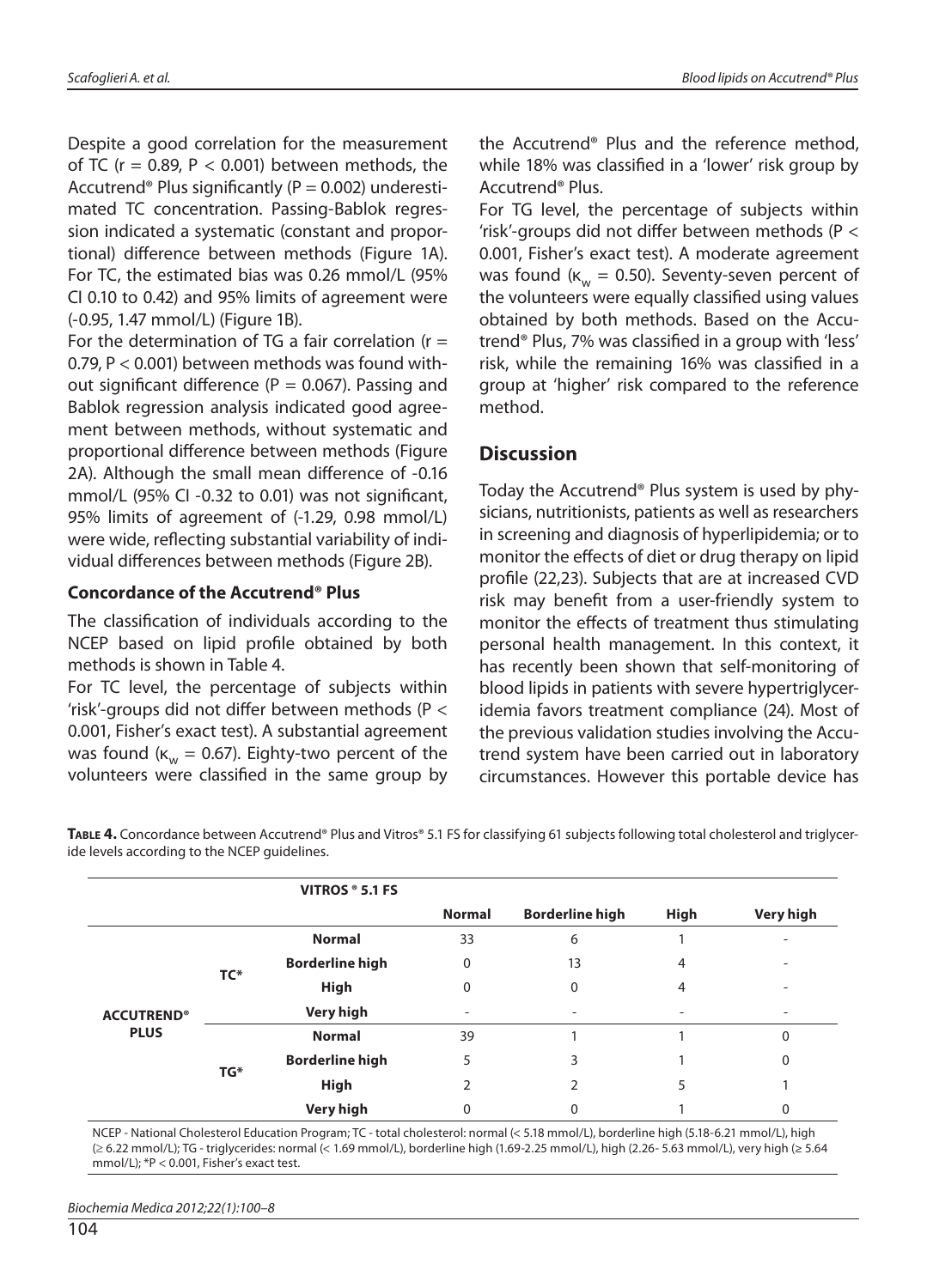

**FIGURE 1A.** Passing-Bablok regression plot for total cholesterol determined on Vitros® 5.1 FS and Accutrend® Plus,  $N = 60$ ; concentration range 3.88-7.77 mmol/L; Pearson correlation coefficient r =  $0.89$ , P <  $0.001$ .



**FIGURE 2A.** Passing-Bablok regression plot for triglycerides determined on Vitros® 5.1 FS and Accutrend® Plus,  $N = 48$ ; concentration range 0.79-6.77 mmol/L; Pearson correlation coefficient  $r = 0.79$ ,  $P < 0.001$ .

been designed for home or ambulatory use. This study is the first to validate the Accutrend® Plus outside a laboratory setting.

In the present study, the day-to-day reproducibility of the Accutrend® Plus proved to be high for the measurement of TC (ICC  $= 0.85$ ) and moderate for TG (ICC = 0.68). Since the measurement of lipid concentration was carried out after a fasting peri-



FIGURE 1B. Bland and Altman plot for the difference between Vitros® 5.1 FS and Accutrend® Plus total cholesterol concentration (mmol/L).



FIGURE 2B. Bland and Altman plot for the difference between Vitros® 5.1 FS and Accutrend® Plus triglyceride concentration (mmol/L).

od of at least 8 hours without differences in nutrient intake 24h before sampling, one might expect similar values at a 24 hour interval. It is generally accepted that an intra-individual biological variability of respectively 3.9% and 14.0% for TC and TG concentration is to be considered as normal (25). Taking this natural variability into account, the day-to-day reproducibility for lipid concentration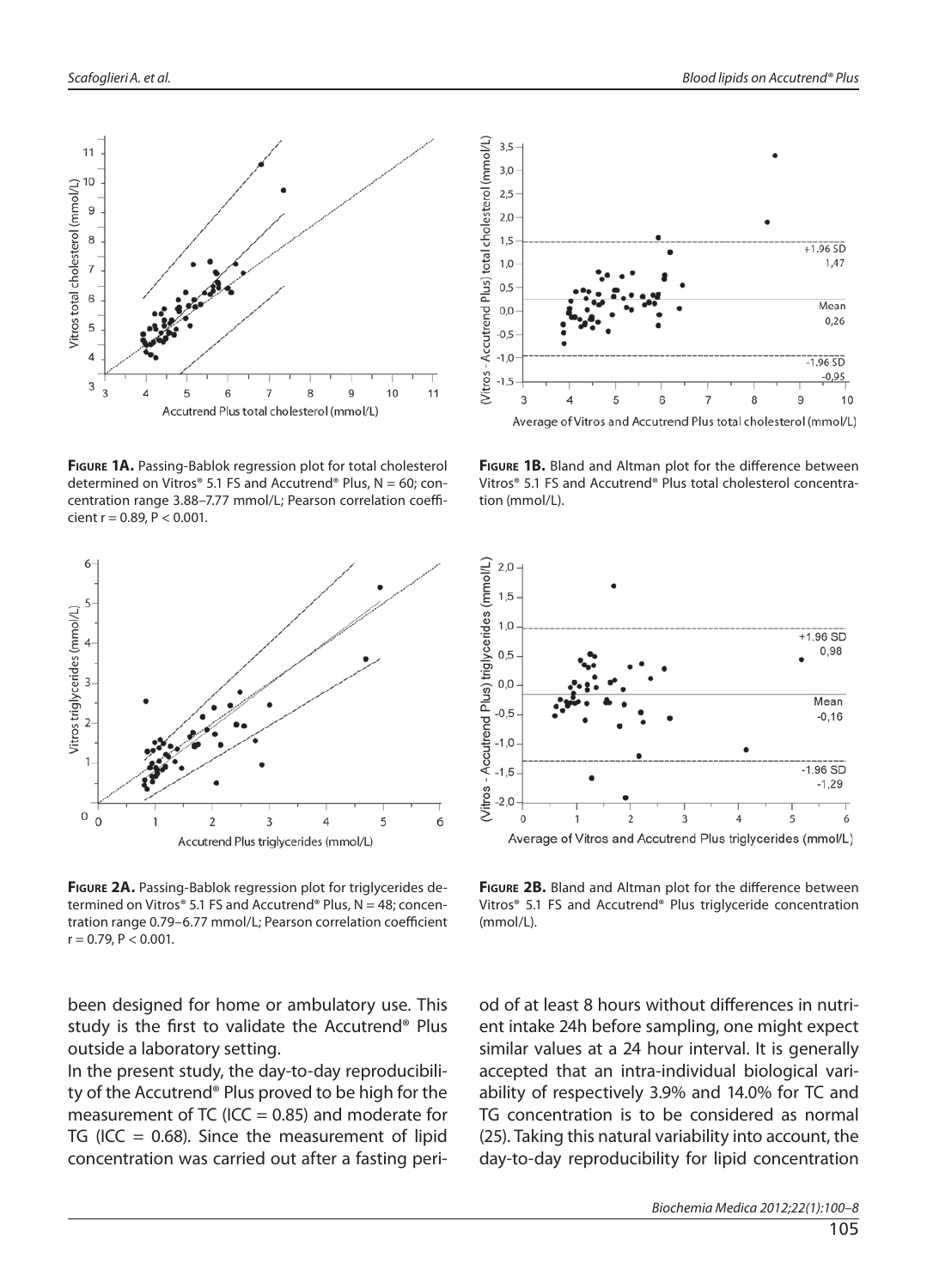by Accutrend® Plus remained within the limits of biological variability. However, day-to-day differences less than 0.75 mmol/L (29 mg/dL) for TC and 0.88 mmol/L (78 mg/dL) for TG are to be considered non-significant. It is therefore suggested that the values mentioned above represent the smallest detectable changes during follow-up using the Accutrend® Plus system.

The results of our study show that capillary blood lipids are well correlated (r-values  $\geq 0.80$ , P < 0.001) with their venous analogues. Bland-Altman analysis showed that, on average, Accutrend® Plus tended to underestimate venous TC by 0.26 mmol/L. This is in agreement with previous findings (7,26). The agreement between methods fell outside clinically acceptable limits of  $\leq 8.9\%$ , as stated by NCEP recommendations for cholesterol measurement. Further research is required to determine the exact reasons for the consistence differences in TC concentration. In the present study, Accutrend® Plus overestimated venous TG concentration by 0.16 mmol/L. This overestimation in capillary blood has been reported previously (5,10,26,27). Since lipids are being consumed by the cells, fingerstick capillary TG concentration should be higher than venous TG concentration. Therefore, overestimation of TG concentration by the Accutrend® Plus in the present study might be explained by different hemodynamic conditions in the capillary bed. However, the level of agreement between capillary and venous TG resulted in clinically important discrepancies of  $\pm$  75% ( $\pm$  1.14 mmol/L), and appeared to worsen with increasing values. This variability should not be ignored when developing a protocol for triglyceride screening.

Based on the 'cardiovascular risk' classification of subjects according to lipid concentration, an acceptable concordance between Accutrend® Plus and the laboratory reference was found. However, the former tended to underestimate CVD risk based on TC concentration, while mainly overestimating CVD risk based on TG level.

All results considered, the present study suggests that day-to-day reproducibility of the Accutrend® Plus device for TC and TG is not optimal and lacks accuracy when compared to the reference laboratory method. The concordance between both methods for classifying subjects according to the NCEP is not adequate. Accutrend® Plus device should not be interchangeably used as a substitution for the standard laboratory methods in the diagnosis of hyperlipidemia.

This study did not evaluate potential influence of bilirubin, hemoglobin, free glycerol or ascorbic acid on cholesterol and/or triglyceride concentration using an enzymatic oxidase/peroxidase assay as is the case with the Accutrend® Plus. Therefore the interference of the above mentioned biomolecules with Accutrend® Plus accuracy cannot be excluded (28,29). However the volunteers in the present study did not follow any specific diet, nor used vitamin supplements or medications, thereby reducing the risk of erroneous measurements.

### **Conclusion**

Accutrend® Plus TC and TG concentration correlates satisfactorily with its laboratory analogue. However, higher precision for the determination of lipid profile is warranted, especially for the measurement of TG concentration. Although the Accutrend® Plus system may provide useful information for the referral of persons at cardiovascular risk, this device should not be used as a substitution for the laboratory methods in the diagnosis of hyperlipidemia. Given its day-to-day reproducibility, the Accutrend® Plus might be used as a system for selfmonitoring. Under constant diet circumstances, fluctuations of 0.75 mmol/L (29 mg/dL) for TC and 0.88 mmol/L (78 mg/dL) for TG are to be considered as non-significant.

#### **Acknowledgements**

The authors wish to thank Dr. E. Provyn (MD) for her technical assistance.

#### **Potential conflict of interest**

None declared.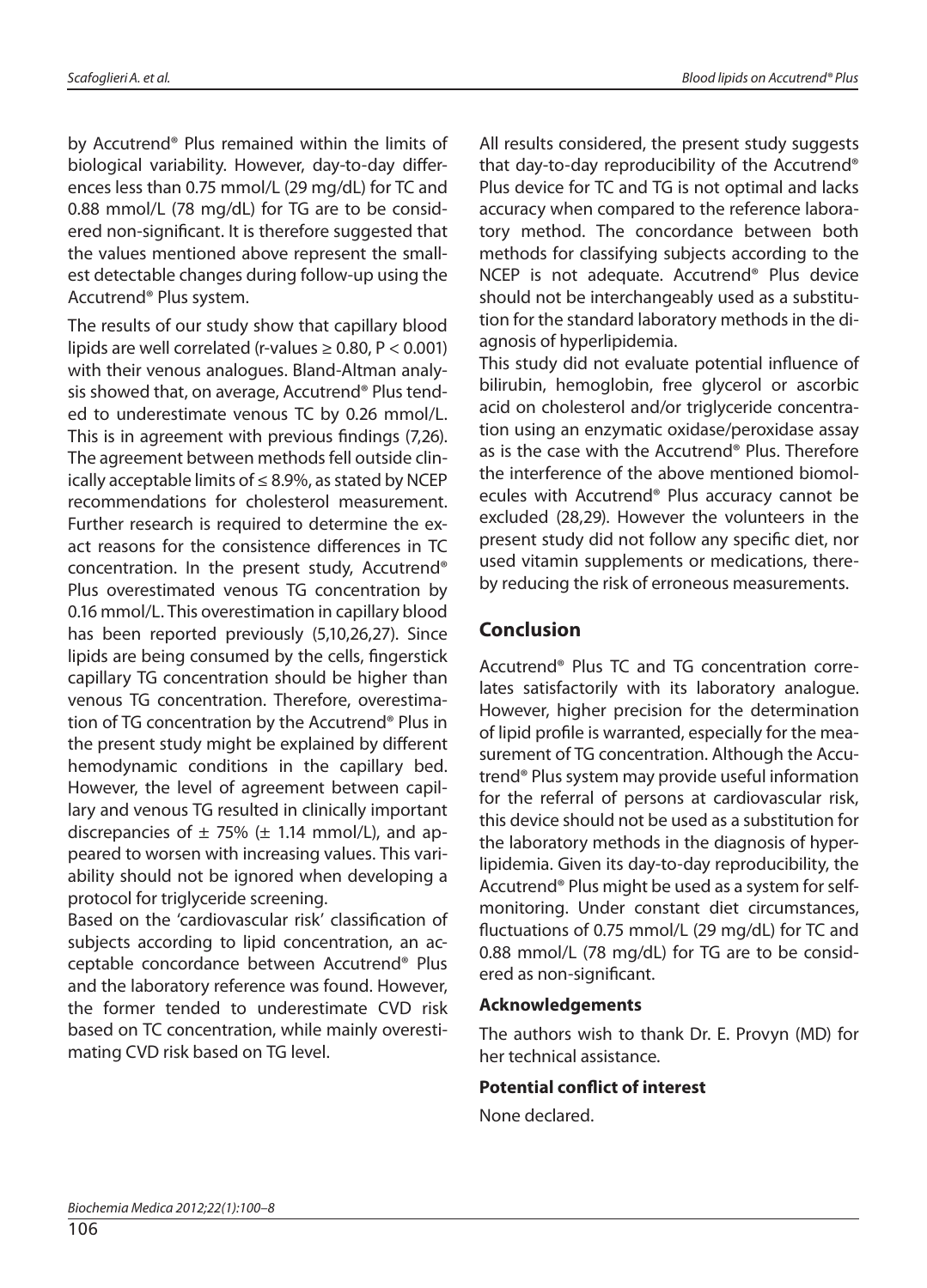#### **References**

- 1. Periodic health examination, 1993 update: 2. Lowering the blood total cholesterol level to prevent coronary heart disease. Canadian Task Force on the Periodic Health Examination. CMAJ 1993;148:521-38.
- 2. Gotto AM Jr. Lipid-lowering therapy for the primary prevention of coronary heart disease. J Am Coll Cardiol 1999;33:2078-82.
- 3. National Cholesterol Education Program (NCEP) Expert Panel on Detection, Evaluation, and Treatment of High Blood Cholesterol in Adults (Adult Treatment Panel III). Third Report of the National Cholesterol Education Program (NCEP) Expert Panel on Detection, Evaluation, and Treatment of High Blood Cholesterol in Adults (Adult Treatment Panel III) final report. Circulation 2002;106:3143-421.
- 4. Aragonès Benaiges E. Evaluation of the Accutrend GC for cholesterol determination. Aten Primaria 1996;18:528-9.
- 5. Alegria Barrero A, Cordero Fort A, Moreno Arribas J, Rodríguez Manero M, Alegría Ezquerra E. Measurements of triglycerides in capillary blood: validation against whole blood measurements. Med Clin (Barc) 2009;133:375-8.
- 6. del Cañizo FJ, Froilán C, Moreira-Andrés MN. Precision and accuracy of the measurement of total cholesterol using the reflectometer Accutrend GC. Usefulness in primary care for diagnosis of hypercholesterolemia. Aten Primaria 1996;17:463-6.
- 7. Gottschling H-D, Reuter W, Ronquist G, Steinmetz A, Hattemer A. Multicentre evaluation of a non-wipe system for the rapid determination of total cholesterol in capillary blood, Accutrend® Cholesterol on Accutrend® GC. Eur J Clin Chem Clin Biochem 1995;33:373-81.
- 8. Luley C, Ronquist G, Reuter W, Paal V, Gottschling HD, Westphal S, et al. Point-of-care testing of triglycerides: evaluation of the Accutrend triglycerides system. Clin Chem 2000;46:287-91.
- 9. Méndez-González J, Bonet-Marqués R, Ordóñez-Llanos J. Lipid Profile in Ambulatory Subjects Using 3 Point-of-Care Devices and Comparison With Reference Methods. Point of Care: The Journal of Near-Patient Testing & Technology 2010;9:102-7.
- 10. Moses RG, Calvert D, Storlien LH. Evaluation of the Accutrend GCT with respect to triglyceride monitoring. Diabetes Care 1996;19:1305-6.
- 11. Tersmette KWF, Dinant GJ, Wersch JWJ van. De Accutrendglucose-cholesterolmeter in de huisartspraktijk vergeleken met laboratoriumbepalingen. Ned Tijdschr Geneeskd 1995;132:1638-42.
- 12. The World Medical Association's Declaration of Helsinki. Ethical Principles for Medical Research Involving Human Subjects. 2008; Available at: http://www.wma.net/ en/30publications/10policies/b3/index.html. Accessed May 22nd 2011.
- 13. Herkner K, Reiter-Reisacher R, Sonntag O. Evaluation of the VITROS 5.1 FS chemistry system in a large pediatric laboratory. Clin Lab 2007;53:17-26.
- 14. USA government. Analytical systems certified for total cholesterol. 2010; Available at: http://www.cdc.gov/labstandards/crmln\_clinical.html. Accessed May 22nd 2011.
- 15. Demarest S, Van der Heyden J, Gisle L, Buziarsist J, Miermans PJ, Sartor F, et al. Health survey by means of interview, Belgium, 2001. IPH/EPI Reports no. 2002–25. (Brussels: Epidemiology Unit, Scientific Institute of Public Health).
- 16. Nubel voedingsplanner. 2010; Available at: http://www.nubel.be. Accessed May 18th 2011.
- 17. Gasljevic V. Method validation and measurement uncertainty. Biochem Med 2010;20:57-63.
- 18. de Vet HCW, Terwee CB, Knol DL, Bouter LM. When to use agreement versus reliability measures. J Clin Epidemiol 2006;59:1033-9.
- 19. Bilic-Zulle L. Comparison of methods: Passing and Bablok regression. Biochem Med 2011;21:49-52.
- 20. Bland JM, Altman DG. Statistical methods for assessing agreement between two methods of clinical measurement. Lancet 1986;1:307-10.
- 21. Landis JR, Koch GG. The measurement of observer agreement for categorical data. Biometrics 1977;33:159-74.
- 22. Castro Cabezas M, de Vries JH, Van Oostrom AJ, Iestra J, van Staveren WA. Effects of a stanol-enriched diet on plasma cholesterol and triglycerides in patients treated with statins. J Am Diet Assoc 2006;106:1564-9.
- 23. Rivellese AA, Iovine C, Ciano O, Costagliola L, Galasso R, Riccardi G, et al. Nutrient determinants of postprandial triglyceride response in a population-based sample of type II diabetic patients. Eur J Clin Nutr 2006;60:1168-73.
- 24. Hauenschild A, Ewald N, Schnell-Kretschmer H, Porsch-Oezcueruemez M, Kloer HU, Hardt PD. Successful longterm treatment of severe hypertriglyceridemia by feedback control with lipid self-monitoring. Ann Nutr Metab 2008;52:215-20.
- 25. Rijksinstituut voor ziekte- en invaliditeitsverzekering. Comité voor de evaluatie van de medische praktijk inzake geneesmiddelen. Het doelmatig gebruik van de hypolipemiërende geneesmiddelen. 2002; Available at: http:// www.riziv.fgov.be/drug/nl/statistics-scientific-information/consensus/2002-05-28/pdf/lv.pdf. Accessed May 22nd 2011.
- 26. Greenland P, Bowley NL, Meiklejohn B, Doane KL, Sparks CE. Blood cholesterol concentration: fingerstick plasma vs venous serum sampling. Clin Chem 1990;36:628-30.
- 27. Galiamas A, Laurence CO, Yelland LN, Tideman P, Worley P, Shephard MD, et al. Assessing agreement between point of care and laboratory results for lipid testing from a clinical perspective. Clin Biochem 2010;43:515-8.
- 28. Martinello F, Luiz da Silva E. Mechanism of ascorbic acid interference in biochemical tests that use peroxide and peroxidase to generate chromophore. Clin Chim Acta 2006;373:108-16.
- 29. Spain MA, Wu AH. Bilirubin interference with determination of uric acid, cholesterol, and triglycerides in commercial peroxidase-coupled assays, and the effect of ferrocyanide. Clin Chem 1986;32:518-21.